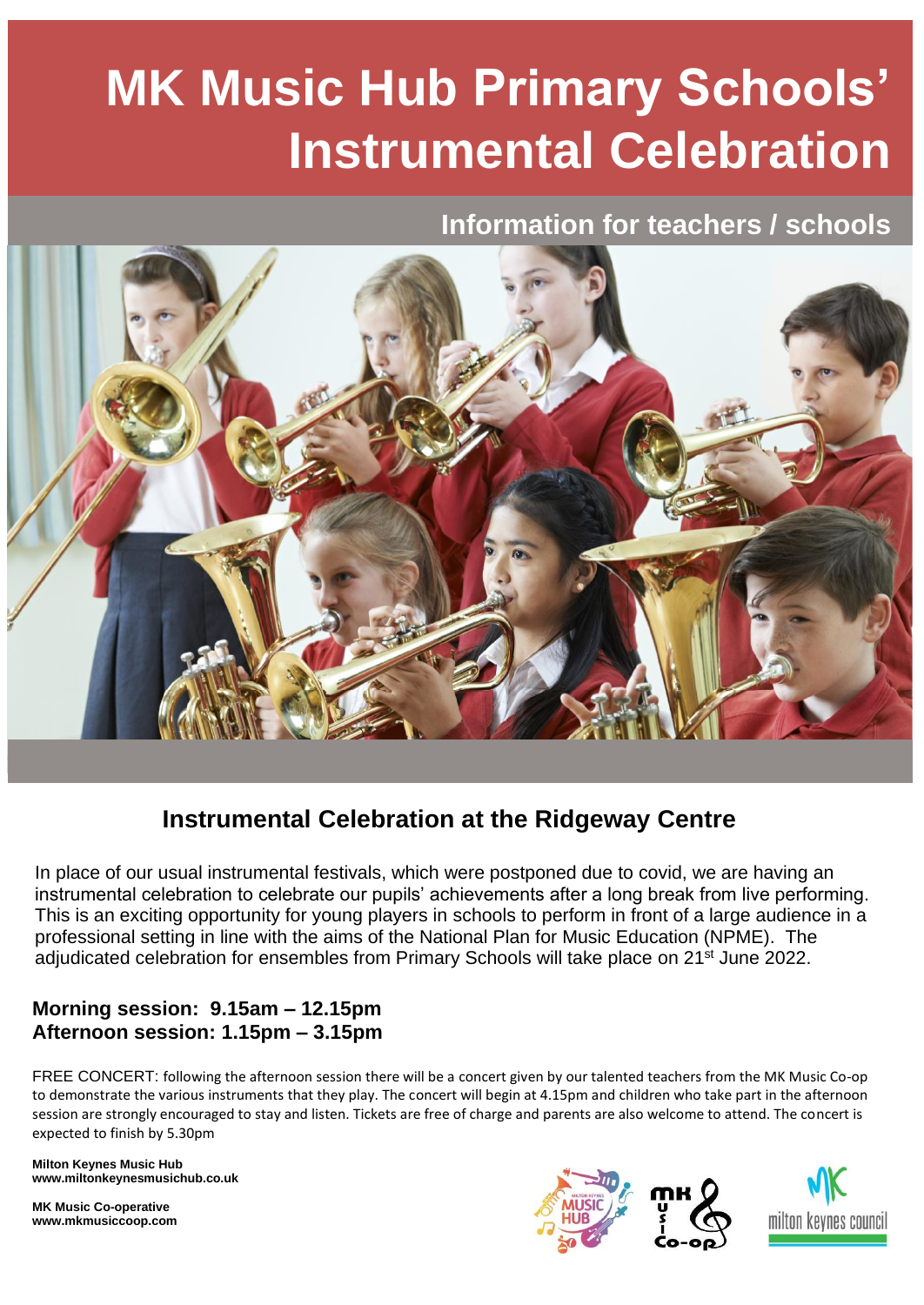The MK Music Hub Primary Schools' Instrumental Celebrations support the **National Plan for Music Education,** in particular the core role *'perform from an early stage'* and extension role *'provide access to high quality music experiences for pupils working with professional musicians'.*

#### **Where do they take place?**

The Instrumental Celebration will take place at The Ridgeway Centre in Milton Keynes from 9.15am to – 12.15pm and 1.15pm – 3.15pm

#### **Who Can Take Part?**

Children who are having instrumental lessons in Primary Schools can take part.

#### **Which instruments are included?**

Wind, strings and brass – ensembles of any size from 2 players upwards.

#### **What type of music can be performed?**

Almost any musical performance is acceptable, and the emphasis is on inclusion and enjoyment. Certificates will be awarded at the adjudicator's discretion for performance skills at whatever level the pupils are at. The preference in the small ensembles is that the children direct the groups themselves. With the larger groups a teacher is often required to lead the group. There is a room for children to warm up before they perform and when they are not performing, they can enjoy listening to the other groups.

#### **How are the certificates awarded?**

The festival has an expert adjudicator who writes a report for each group; certificates will be awarded for ensemble skills, enthusiasm, outstanding performance, commitment, presentation. Every group receives a merit award.

#### **Do the ensembles get the opportunity to perform again?**

There will not be a concert this year. This is because of the change of date due to covid.

#### **Is there a charge?**

There will be a charge of £30.00 to schools to attend. This charge will be invoiced and is nonrefundable if you withdraw or do not attend.

## **How to Book:**

Complete the **Festival Booking Form** and return to us by email once you know which of your groups are taking part. The **closing date** for Festival bookings is **9 th May 2022.**

Schools will need to arrange for a member of staff or other responsible adult to act as chaperone on the day as instrumental teachers are unable to supervise pupils.

Instrumental teachers who are part of MK Music Co-operative will have letters about the Instrumental Celebration which you may wish them to give out to pupils on your behalf. A sample of the letter is toward the back of this booklet, along with a sample certificate that will be given out at the event.

Please share this information with any other instrumental teachers who visit your school.

Please contact [giles.liddiard@milton-keynes.gov.uk](mailto:giles.liddiard@milton-keynes.gov.uk) if you require any further information.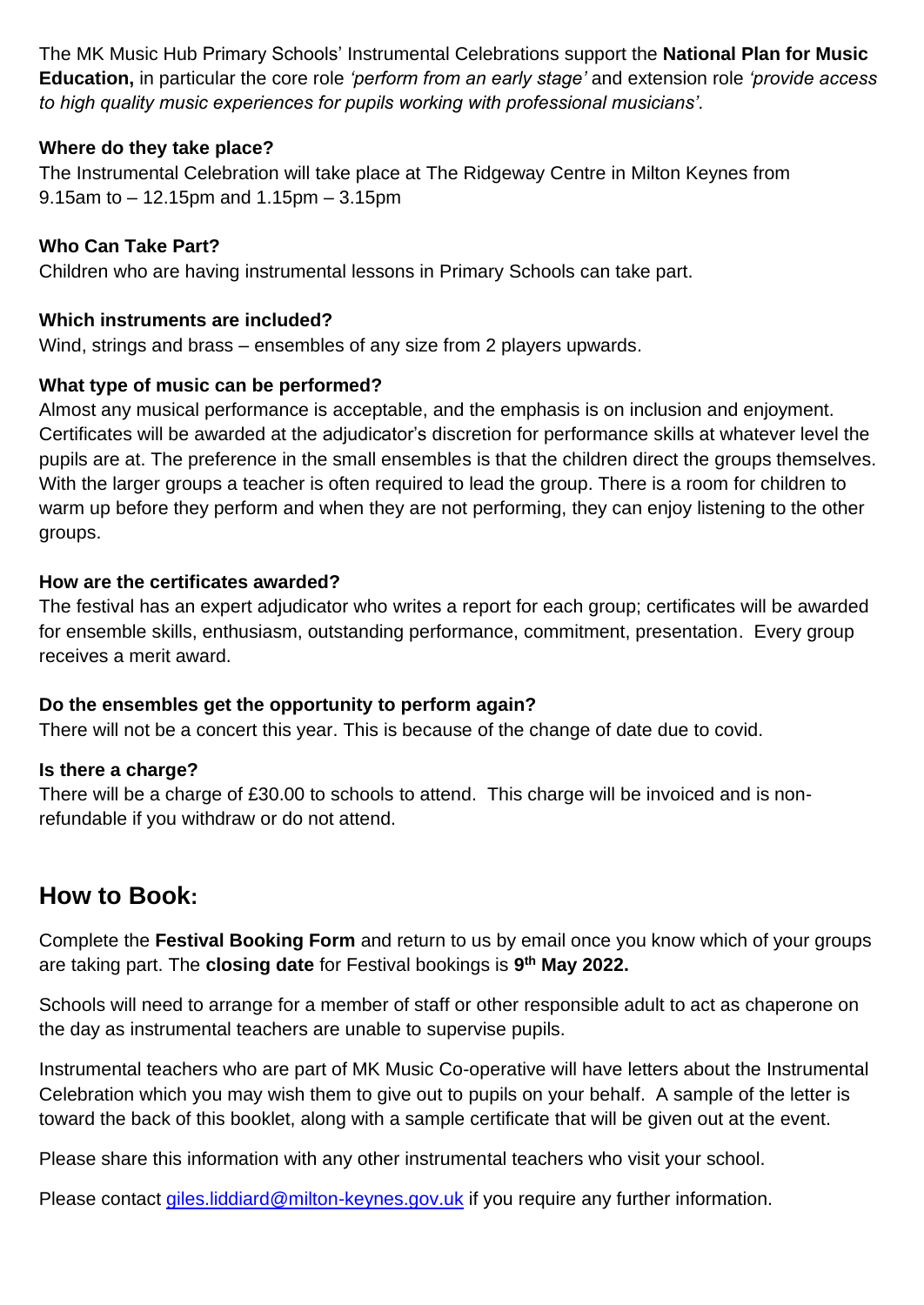## **Letter to Parent/Carer SAMPLE**



Reply To: MK Music Hub

E-mail: music@milton-keynes.gov.uk

23rd March 2022

Dear Parent/Carer

### **PRIMARY SCHOOLS' INSTRUMENTAL CELEBRATIONS 2022**

#### *The Ridgeway Centre*

#### **SESSIONS: June 21st 9.15am -12.15pm or 1.15pm – 3.15pm**

This is to inform you about this year's Instrumental Celebration in which your child has been asked to take part.

Certificates for performance skills and presentation will be awarded to ensembles at the discretion of the adjudicator.

Below is a slip which must be completed and **returned to your school** as soon as possible so that permission to take part in the celebration can be granted. *(Please note that the Music Faculty cannot be responsible for pupils at the venue other than when the group plays. Some schools may also not be able to provide transport and although parents are welcome to bring their child, we cannot guarantee there will be space for you to watch at the venue).*

FREE CONCERT: following the afternoon session there will be a concert given by our talented teachers from the MK Music Co-op to demonstrate the various instruments that they play. The concert will begin at 4.15pm and children who take part in the afternoon session are strongly encouraged to stay and listen. Tickets are free of charge and parents are also welcome to attend. The concert is expected to finish by 5.30pm.

*Children must not be left unsupervised at the venue and will need to be in the care of their school or a responsible adult at all times.*

Yours faithfully

Giles Liddiard Instrumental Leader



#### **INSTRUMENTAL CELEBRATION 2022**

…………......................................................................................................................................................

| I would like my child to take part in the Instrumental Celebration on 21 <sup>st</sup> June 2022                                   |                                                                                                   |  |  |  |  |  |
|------------------------------------------------------------------------------------------------------------------------------------|---------------------------------------------------------------------------------------------------|--|--|--|--|--|
|                                                                                                                                    | I am able to take them to the Ridgeway. $\Box$ I am not able to take them to the Ridgeway. $\Box$ |  |  |  |  |  |
| (Please note that unless your school is running transport and able to stay with pupils your child may not be able to take<br>part) |                                                                                                   |  |  |  |  |  |
|                                                                                                                                    |                                                                                                   |  |  |  |  |  |
|                                                                                                                                    |                                                                                                   |  |  |  |  |  |
|                                                                                                                                    |                                                                                                   |  |  |  |  |  |

**RETURN THIS FORM TO SCHOOL**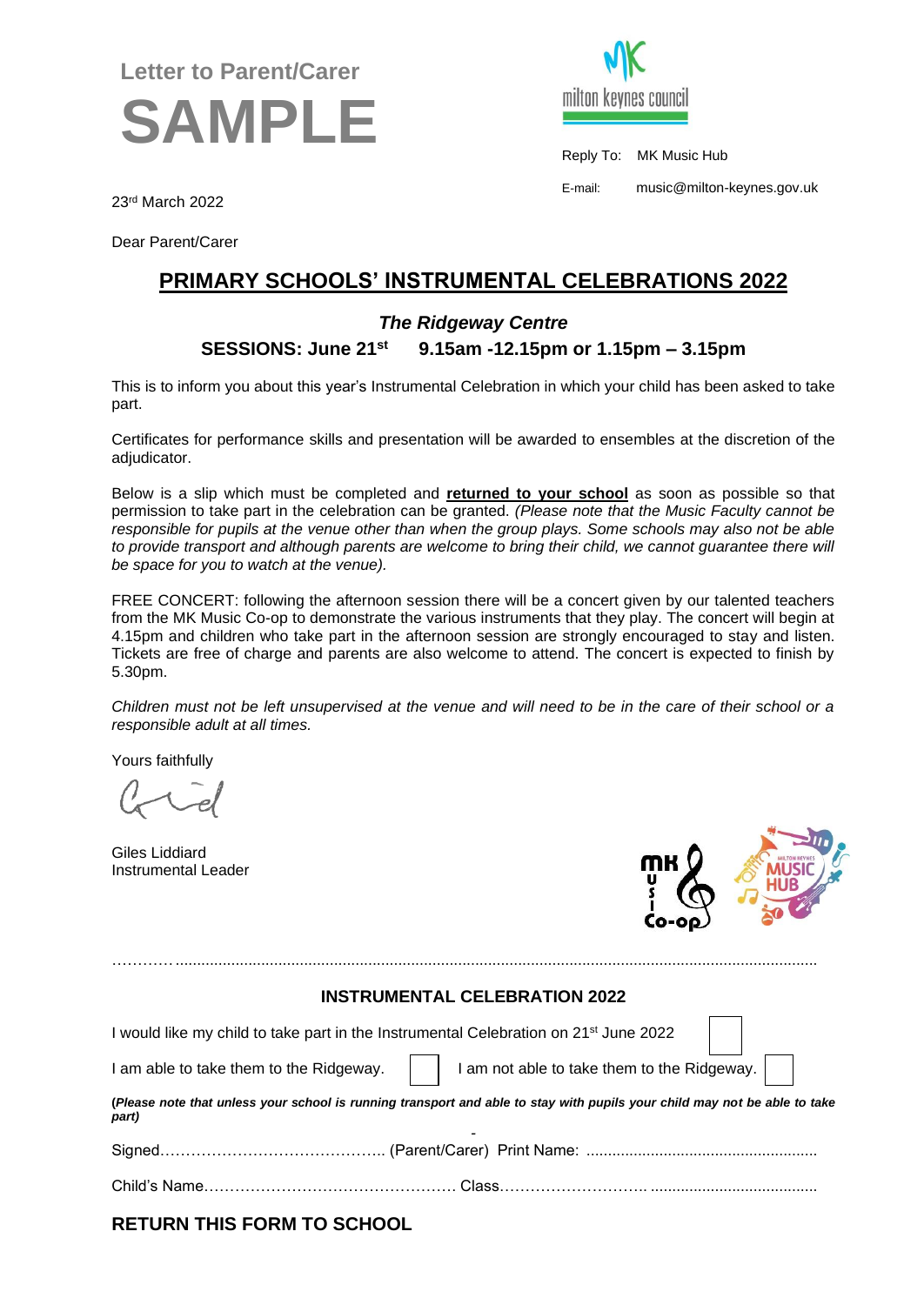



**Milton Keynes Music Faculty [www.miltonkeynesmusichub.co.uk](http://www.miltonkeynesmusichub.co.uk/)**

**MK Music Co-operative [www.mkmusiccoop.com](http://www.mkmusiccoop.com/)**